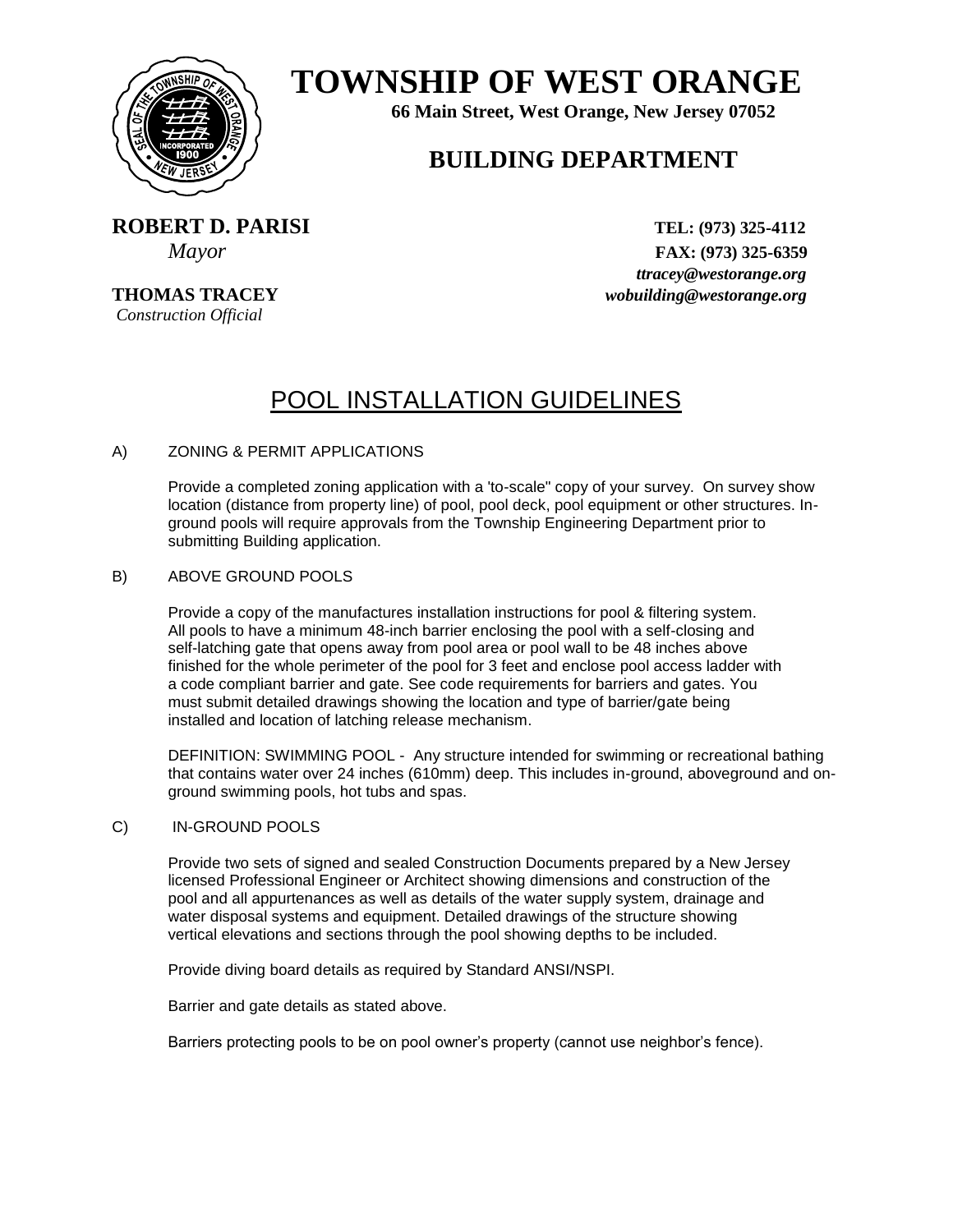## Residential Pool Requirements

## Pools to meet the minimum requirements of the 2006 International Residential Code, Appendix G

- Aboveground pool to have walls which are minimum 48" above finished grade for the entire perimeter around the pool for a distance of 3 feet or have complying fence
- Ladders for above ground pools are to be protected by a minimum 48'' complying barrier or fence and gate
- Fences protecting pools to be entirely on owners property in which to pool is located. Cannot use neighbor's fence to protect your pool
- Decks connected to above ground pool to have a 48" complying barrier and stair access to have a complying barrier and gate at the bottom of stairs or yard to have a complying fence protecting both the pool and deck.
- Pool filtering and heating systems to be minimum 3 feet away from pool as to not be used to gain access to pool or pool yard to have a complying fence
- Inground pools to be protected by minimum 48" complying fence  $\&$  gate which are entirely on pool owner's property
- \_\_\_ All Permits and Zoning approvals to be secured prior to the installations of any pool

### SECTION AG102 DEFINITIONS:

SWIMMING POOL. Any structure intended for swimming or recreational bathing that contains water over 24 inches (610mm) deep. This includes in-ground, above-ground and on-ground swimming pools, hot tubs and spas.

SPA, NONPORTABLE. See "Swimming pool."

If you have any questions regarding pool installation and required permits please do not hesitate to contact this office at 973-325-4112 during regular office hours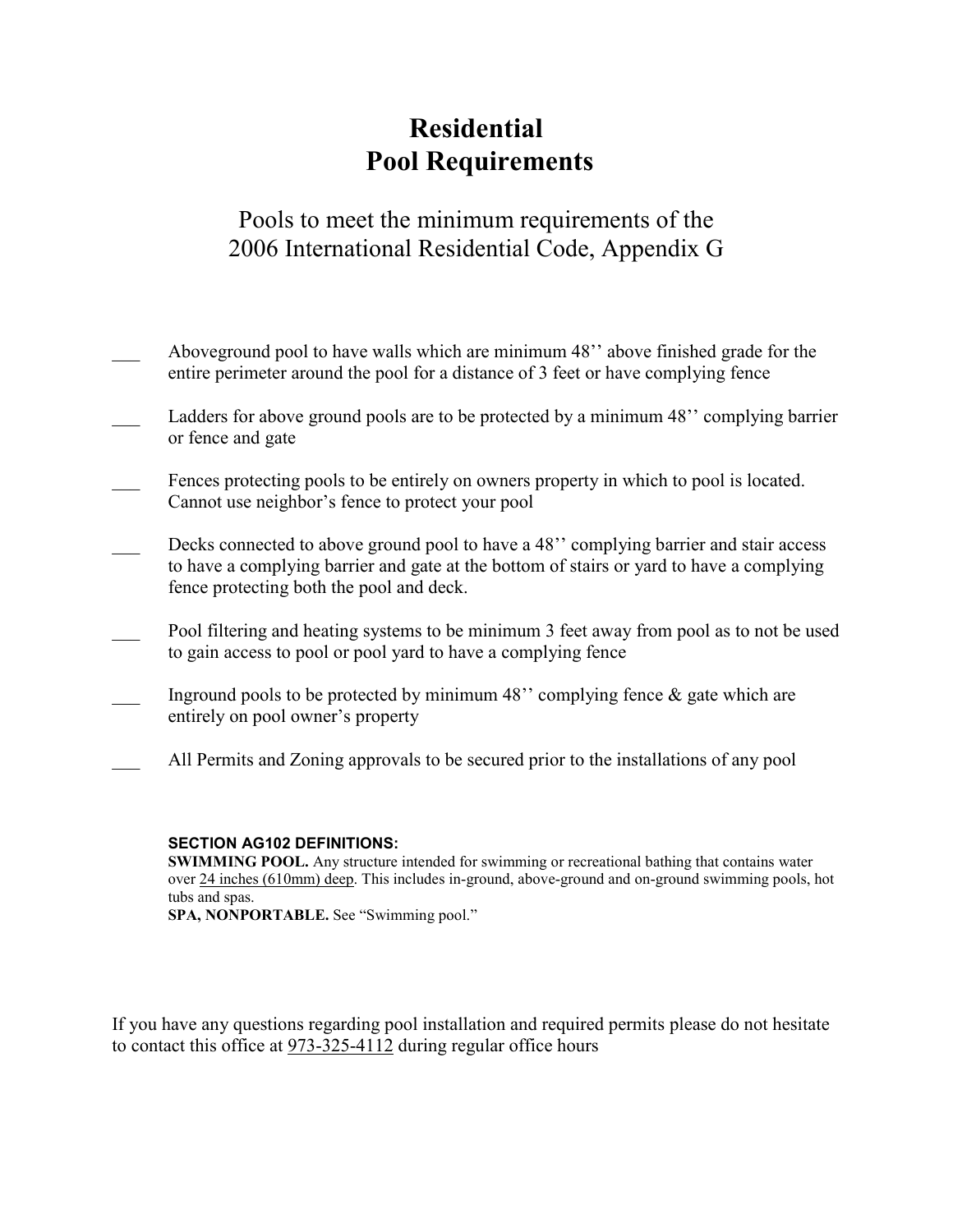### SECTION AG105 BARRIER REQUIREMENTS

AG105.1 Application. The provisions of this chapter shall control the design of barriers for residential swimming pools, spas and hot tubs subject to this code. These design controls are intended to provide protection against potential drownings and neardrownings by restricting access to swimming pools, spas and hot tubs.

AG105.2 Outdoor swimming pool. An outdoor swimming pool, including an in-ground, aboveground or on-ground pool, hot tub or spa shall be surrounded by a barrier which shall comply with the following:

1. The top of the barrier shall be at least 48 inches (1219mm) above grade measured on the side of the barrier which faces away from the swimming pool. The maximum vertical clearance between grade and the bottom of the barrier shall be 2 inches (51 mm) measured on the side of the barrier which faces away from the swimming pool. Where the top of the pool structure is above grade, such as an above-ground pool, the barrier may be at ground level, such as the pool structure, or mounted on top of the pool structure. Where the barrier is mounted on top of the pool structure, the maximum vertical clearance between the top of the pool structure and the bottom of the barrier shall be 4 inches (102 mm).

2. Openings in the barrier shall not allow passage of a 4-inch-diameter (102 mm) sphere.

3. Solid barriers which do not have openings, such as a masonry or stone wall, shall not contain indentations or protrusions except for normal construction tolerances and tooled masonry joints.

4. Where the barrier is composed of horizontal and vertical members and the distance between the tops of the horizontal members is less than 45 inches (1143 mm), the horizontal members shall be located on the swimming pool side of the fence. Spacing between vertical members shall not exceed 13/4 inches (44 mm) in width. Where there are decorative cutouts within vertical members, spacing within the cutouts shall not exceed 13/4 inches (44 mm) in width.

5. Where the barrier is composed of horizontal and vertical members and the distance between the tops of the horizontal members is 45 inches (1143 mm) or more, spacing between vertical members shall not exceed 4 inches (102mm). Where there are decorative cutouts within vertical members, spacing within the cutouts shall not exceed 13/4 inches (44 mm) in width.

6. Maximum mesh size for chain link fences shall be a  $21/4$ -inch (57 mm) square unless the fence has slats fastened at the top or the bottom which reduce the openings to not more than 13/4 inches (44 mm).

7. Where the barrier is composed of diagonal members, such as a lattice fence, the maximum opening formed by the diagonal members shall not be more than  $1\frac{3}{4}$  inches (44 mm).

8. Access gates shall comply with the requirements of Section AG105.2, Items 1 through 7, and shall be equipped to accommodate a locking device. Pedestrian access gates shall open outward away from the pool and shall be self-closing and have a self-latching device. Gates other than pedestrian access gates shall have a self-latching device. Where the release mechanism of the self-latching device is located less than 54 inches (1372 mm) from the bottom of the gate, the release mechanism and openings shall comply with the following: 8.1. The release mechanism shall be located on the pool side of the gate at least 3 inches (76 mm) below the top of the gate; and 8.2. The gate and barrier shall have no opening larger than  $\frac{1}{2}$  inch (13 mm) within 18 inches (457 mm)

of the release mechanism.

9. Where an above-ground pool structure is used as a barrier or where the barrier is mounted on top of the pool structure, and the means of access is a ladder or steps:

9.2. The ladder or steps shall be surrounded by a barrier which meets the requirements of Section AG105.2, Items 1 through 8.

AG105.3 Indoor swimming pool. Walls surrounding an indoor swimming pool shall comply with Section AG105.2,Item 9.

AG105.4 Prohibited locations. Barriers shall be located to prohibit permanent structures, equipment or similar objects from being used to climb them.

AG105.5 Barrier exceptions. Spas or hot tubs with a safety cover which complies with ASTM F 1346, as listed in Section AG107, shall be exempt from the provisions of this appendix.